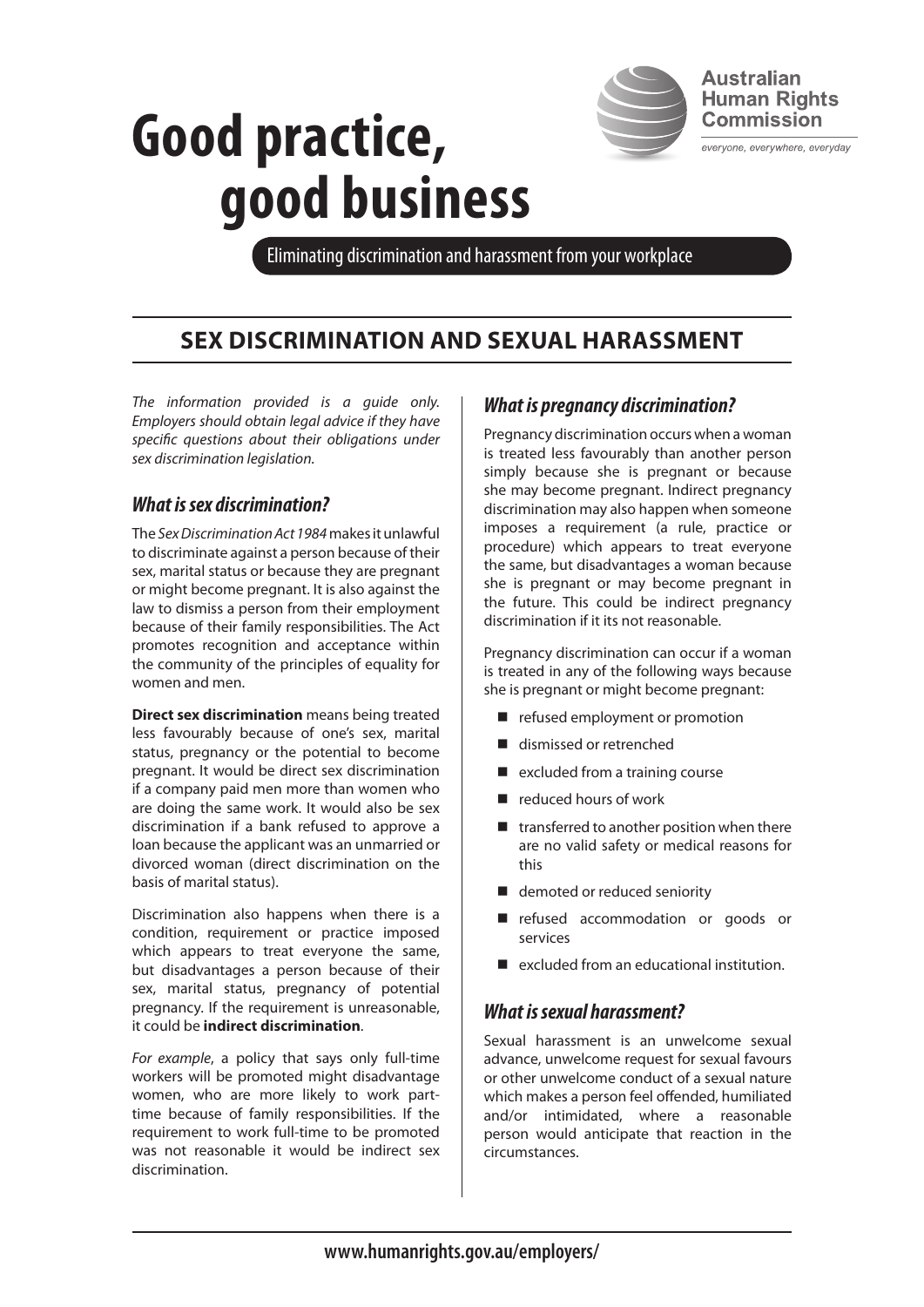# FACT SHEET: **Sex discrimination and sexual harassment** *– page 2*

The Sex Discrimination Act defines the nature and circumstances in which sexual harassment is unlawful. It is also unlawful for a person to be victimised for making, or proposing to make, a complaint of sexual harassment to the Australian Human Rights Commission.

Whether the behaviour is **unwelcome** is a **subjective test**: it looks at how the conduct in question was perceived and experienced by the recipient, rather than the intention behind it.

Whether the behaviour was **offensive**, **humiliating** or **intimidating** is an **objective test**: it looks at whether a reasonable person would have anticipated that the behaviour would have this effect

#### *Examples of sexual harassment*

Sexual harassment in the workplace can take various forms. It can involve:

- $\blacksquare$  staring, leering or unwelcome touching
- $\blacksquare$  suggestive comments or jokes
- $\blacksquare$  sexually explicit pictures or posters
- $\blacksquare$  unwanted invitations to go out on dates
- $\blacksquare$  requests for sex
- $\blacksquare$  intrusive questions about a person's private life or body
- $\blacksquare$  unnecessary familiarity, such as deliberately brushing up against a person
- $\blacksquare$  insults or taunts based on sex
- $\blacksquare$  sexually explicit physical contact
- sexually explicit emails or SMS text messages

Both men and women can experience sexual harassment at work, however, it is most commonly experienced by women.

#### *When is sexual harassment prohibited?*

Sexual harassment is prohibited in all workrelated activity. For example, sexual harassment is prohibited at the workplace, during working hours and at work-related activities such as training courses, conferences, field trips, work functions and office Christmas parties.

A working environment or workplace culture that is sexually 'hostile' will also amount to unlawful sexual harassment. Some of the factors which may indicate a potentially hostile environment include the display of obscene or pornographic materials, general sexual banter, crude conversation or innuendo and offensive jokes.

#### *Criminal behaviour*

Some types of sexual harassment may also be offences under criminal law. These include:

- **n** physical molestation or assault
- $\blacksquare$  indecent exposure
- $\blacksquare$  sexual assault
- $\blacksquare$  stalking
- $\blacksquare$  obscene communications (telephone calls, letters, etc)

If an employer suspects that a criminal incident has occurred, the individual should be advised to report the matter to the police. There should be a person nominated in the organisation's harassment policy and procedures to whom the incident can be reported. This person should provide any necessary support and assistance to the individual who is the subject of the alleged criminal incident.

# *Who is responsible?*

A person who sexually harasses is primarily responsible for the sexual harassment under the Sex Discrimination Act. However, in many cases, employers and others can be held responsible for acts of sexual harassment done by their employees or agents.

Employers may limit their liability if they can show that they took 'all reasonable steps' to prevent the sexual harassment occurring. Reasonable steps may include policies and procedures designed to create a harassment-free environment. It could also include procedures to deal with allegations of discrimination made by employees or customers. To be effective, policies must be well implemented, including through the provision of ongoing training, communication and reinforcement.